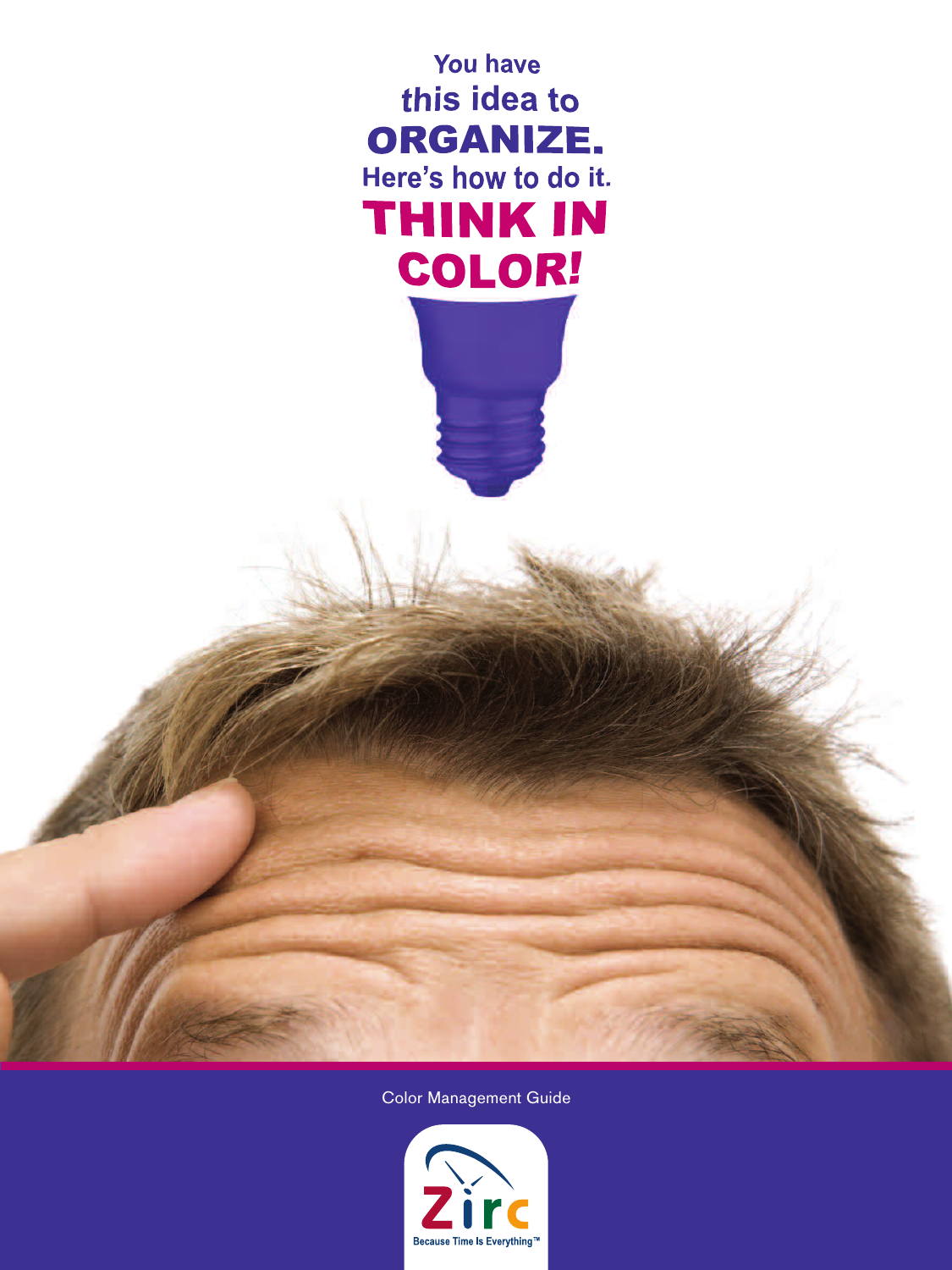## Zirc Colors

| White | <b>Blue</b> | Yellow |  | Green Coral Beige Mauve Gray | Lilac | Teal | Neon<br><b>Blue</b> | Neon <sup>1</sup> | <b>Neon</b> | Neon <sup>1</sup><br>Yellow Green Orange Purple | Neon | <b>Neon</b><br><b>Pink</b> |
|-------|-------------|--------|--|------------------------------|-------|------|---------------------|-------------------|-------------|-------------------------------------------------|------|----------------------------|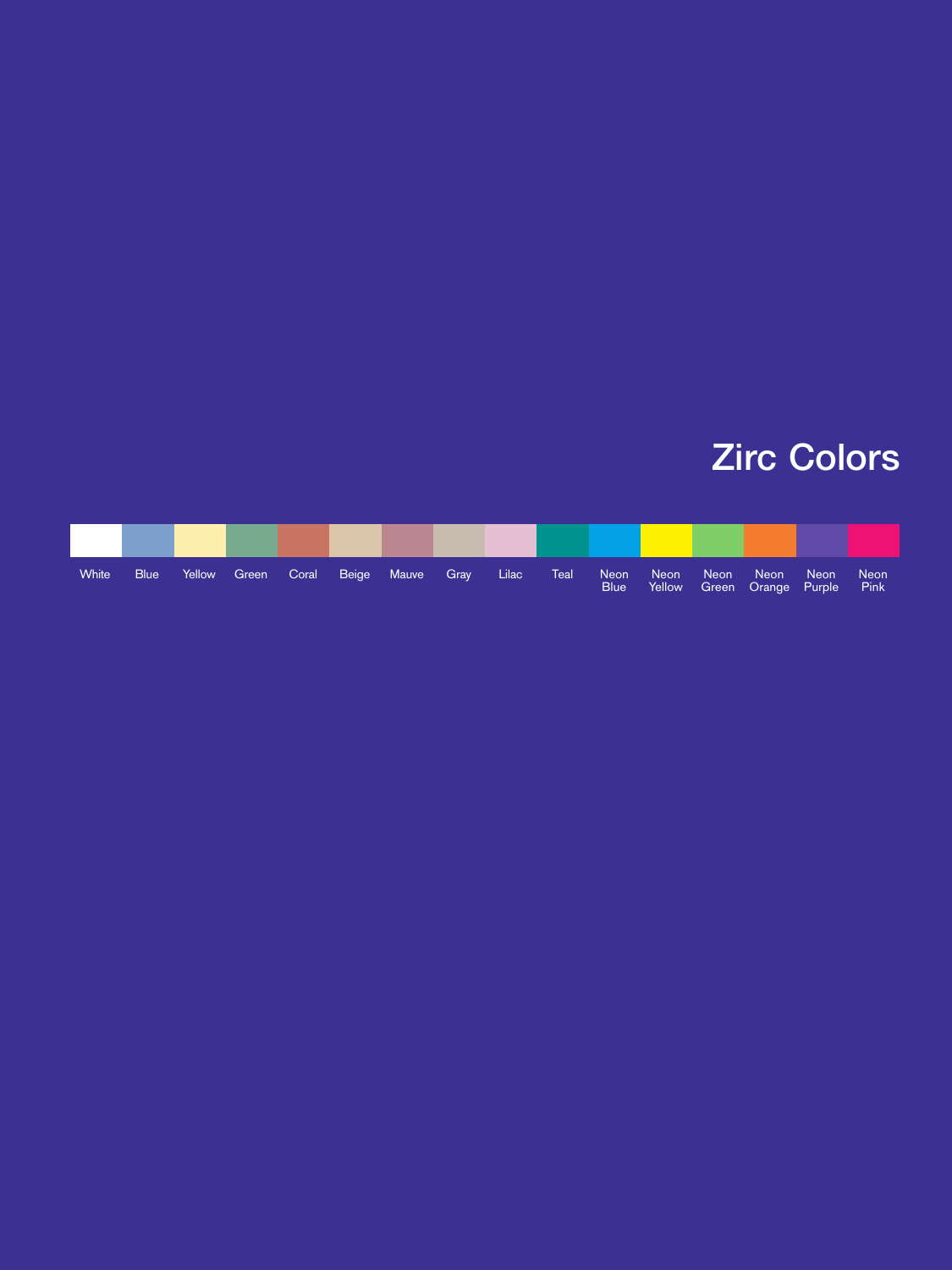## The Ultimate Guide To Organization

You want to be organized and you need practical ideas you can use. We have a product line with brilliant style designed to bring [organization] and [color] to every room.

Ready? Set? Get Inspired!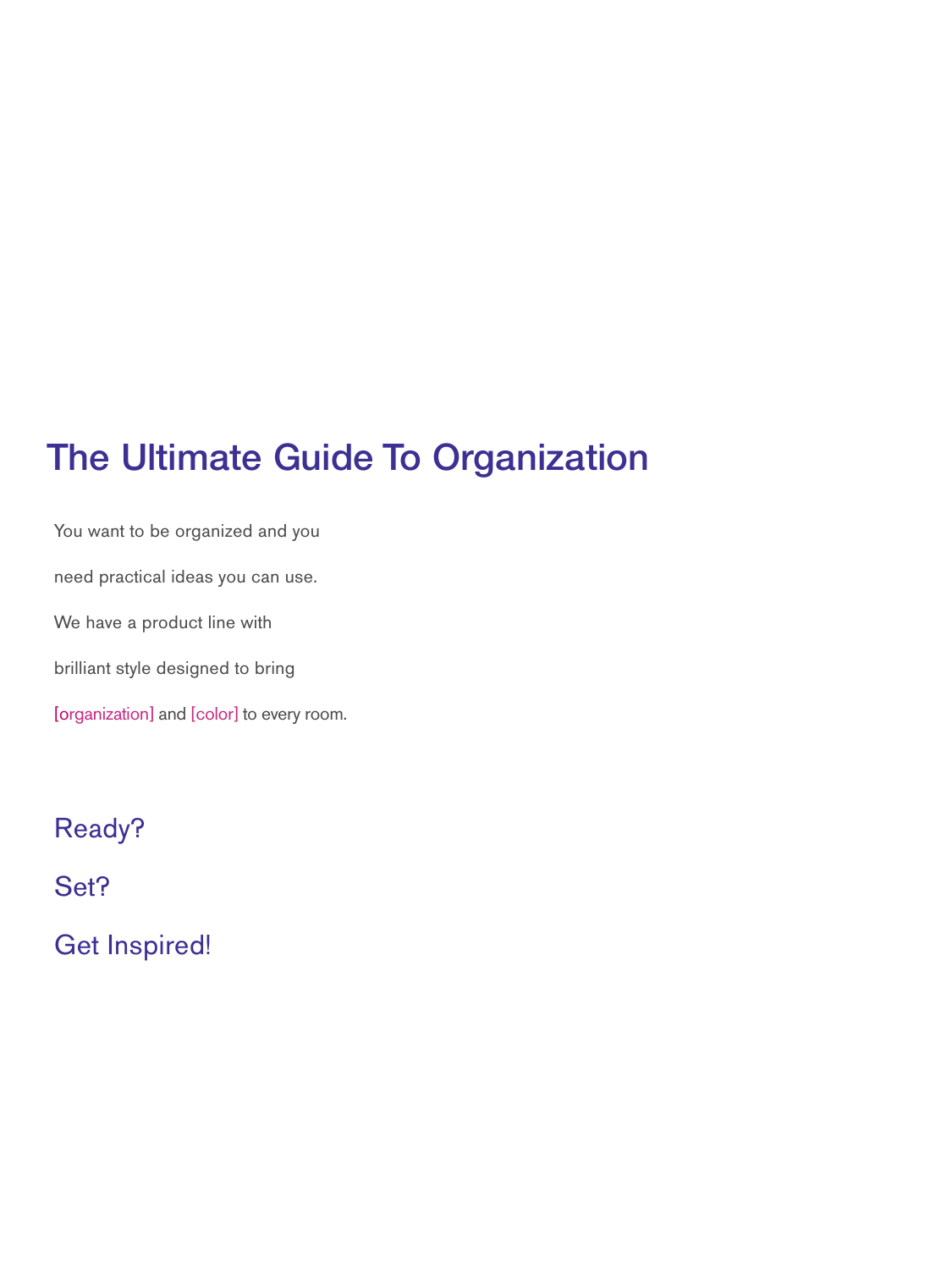## How Do You Use a Color Code System?

Select a color for each procedure you practice.

#### Example:

Crown & Bridge = Neon Orange Endo = Teal Composite = Neon Blue



[1]

If you are a group practice select a color for each doctor and or operatory. (For a solo practice skip this step.)

#### Example:

Dr. Smith = Neon Purple Dr. Mark = Neon Pink



Assess the number of procedures you do weekly (on average).

#### Example:

Crown & Bridge = 10 per week Endo = 5 per week Composite = 12 per week

# [4]

Determine quantity of trays you will need for each procedure. Take your configured numbers from step 3 and divide them by 3 (always round your numbers up).

#### Example:

Crown & Bridge = 4 Neon Orange Trays needed Endo = 2 Teal Trays needed Composite = 4 Neon Blue Trays needed

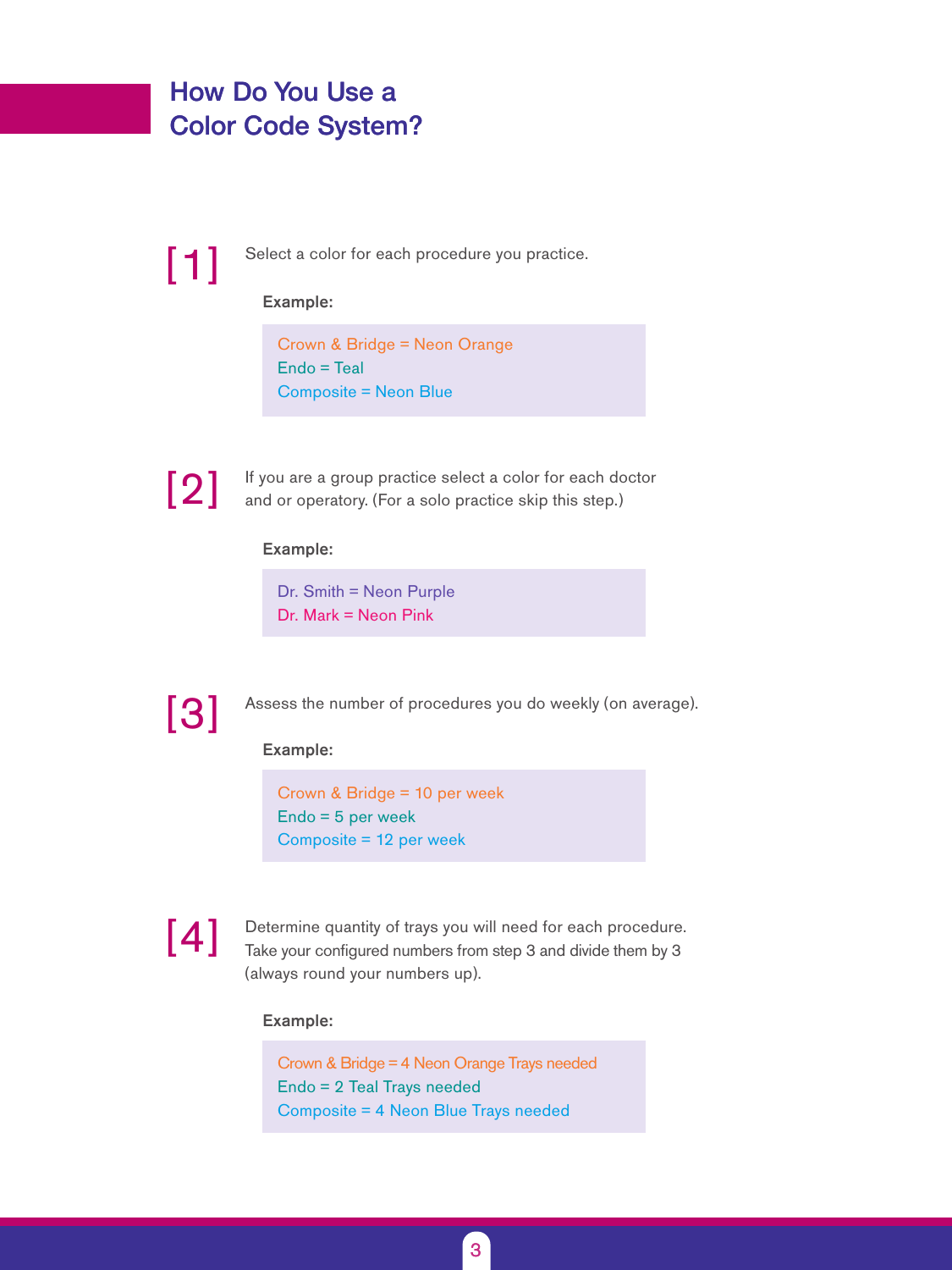## What Products Do I Need For an Effective Color Code System?

### Set Up Trays

Our exclusive "lock-on" tray covers provide an excellent method of infection control and safety that allow you to do two things that other trays don't:

- [1] This system allows you to set-up your trays ahead of time for the day's procedures and "lock on" a cover to prevent cross-contamination.
- [2] Prevents any contaminated items from falling off the used tray during transportation from operatory to central sterilization. The contaminated items stay enclosed until you are ready to process trays for sterilization.



### Material Management

The next step in setting up your color code system is organizing your materials by procedure. This starts by removing your materials from your operatory drawers and utilizing a more efficient alternative, the Zirc "Procedure Tub". You will need one Tub per procedure (group practices may demand additional).

All Tubs are suggested to be stored in a common area such as "central sterilization". Or they may be stored in the operatory. Tubs are used as a way to transport items from your central sterilization to the operatory and back again. Materials used during the procedure are delivered from the Tub to the doctor, keeping your procedure tray free for instrumentation.

At the end of the day, materials are wiped down and Tub is stored. Both Trays and Tubs can be stored in Zirc's Racks.

Call to request a Material Management Guide for more information on organization. [800-328-3899]





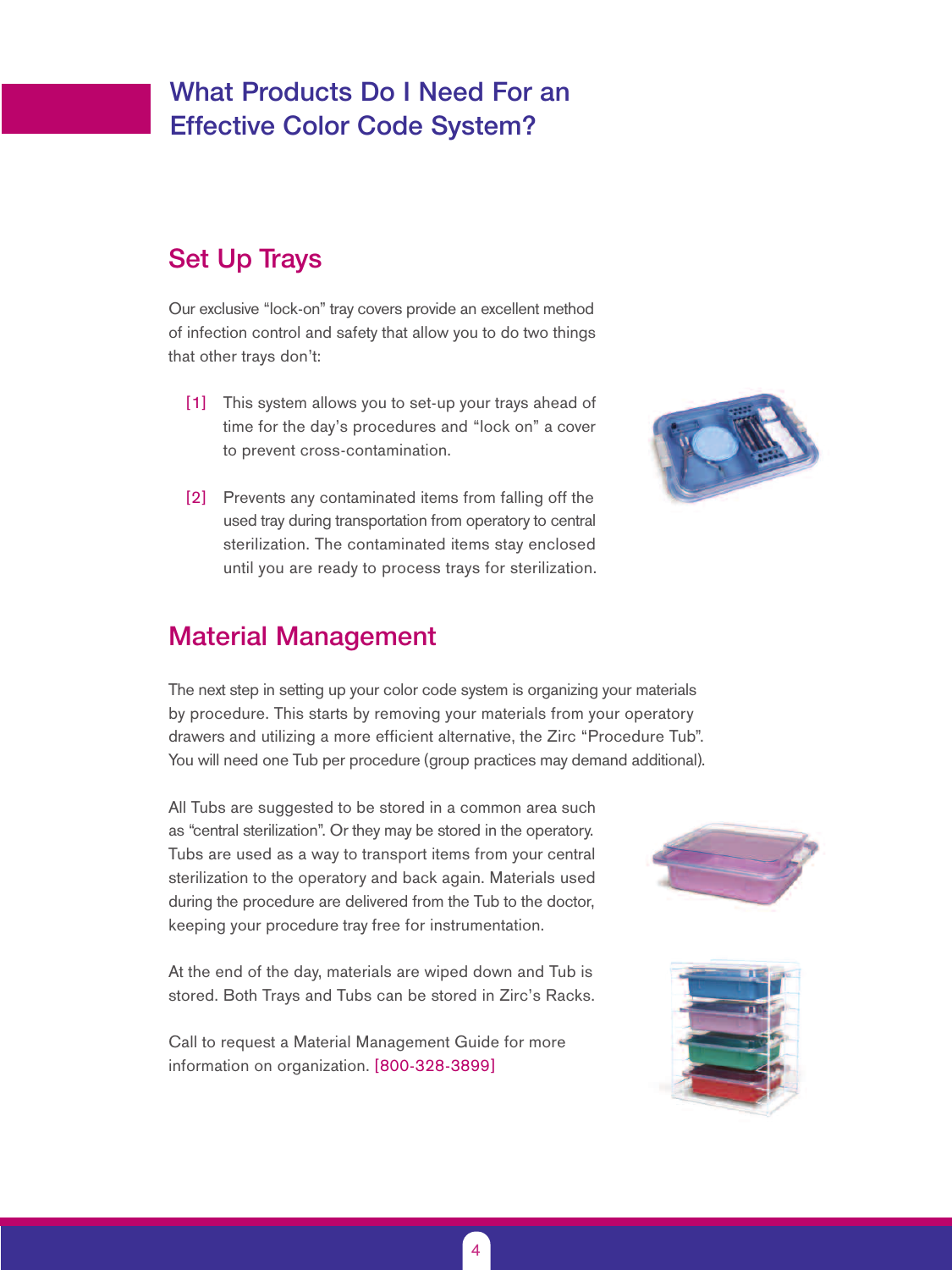## Instrument Management

You have determined the quantity of Trays & Tubs your practice needs, now you need to color code and organize your hand instruments, burs and endo files (we refer to these items as "Instrument Holders". Zirc offers a variety of "Instrument Holders" that will manage these instruments during the sterilization process and at chair side.

## How Many Do I Need?

Order the same number of "Instrument Holders" for each procedure as you did Trays.

#### Example:

Crown & Bridge: You designated Neon Orange as the procedure color. You have determined 4 Trays are needed; therefore, you will need 4 Neon Orange Instrument holders and Bur holders. For more information please visit www.zirc.com.

#### Hand Instrument Organizers **Bur Organizers Bur Organizers**







Compact Cassette



Compact Steri Container



Steri Container



Mini Matt





14 Hole Bur Blocks





12 Hole Bur Guards

22 Hole Bur Guards

### Endo Organizers





Endo Guards (hand)

Endo Guards (engine)



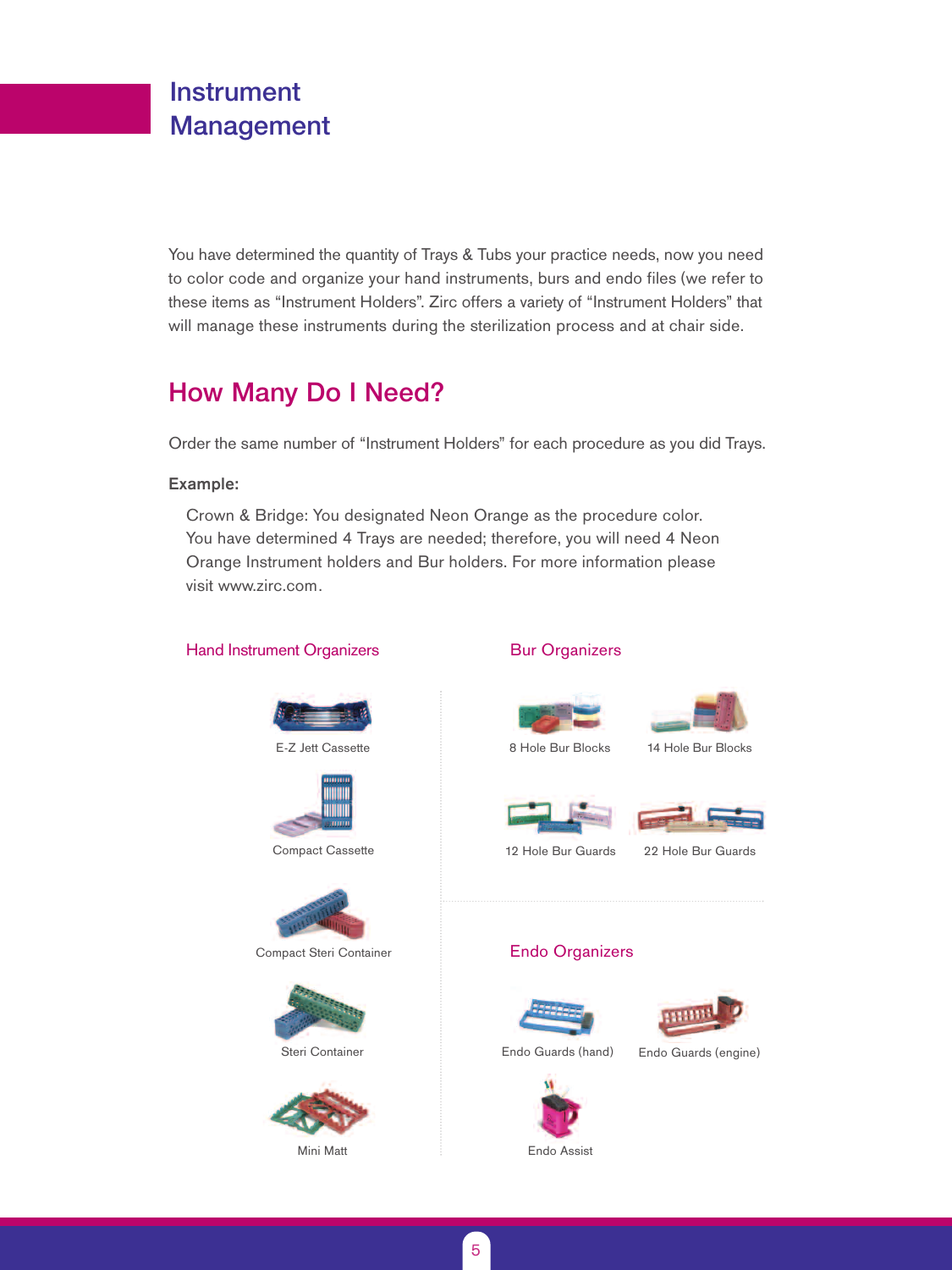## Instrument Management

## E-Z ID Rings and Tape

The final step with your color code set-up is utilizing color code rings and tape. E-Z ID Rings are made to slide onto your instruments. E-Z ID Tape may be used to color code anything that a ring will not fit (i.e. larger instruments, bur holders, cabinet drawers, tubs, etc...). Both can be used in the following ways:



[1] Solo Practice: Place color code "E-Z ID Rings" on all hand instruments in the corresponding procedure color

#### Example:

You would place Neon Orange rings on all of your Crown & Bridge Instruments.

- [2] Group Practice: Group practices would use two different E-Z ID Rings on each hand instrument. One color would signify the procedure (Neon Orange is for Crown & Bridge) and the other color would signify the doctor (Neon Purple is for Dr. Smith).
- [3] Instrument Order: The E-Z ID ring should be placed at a diagonal. This indicates to the assistant the order in which the doctor will be using the instruments.